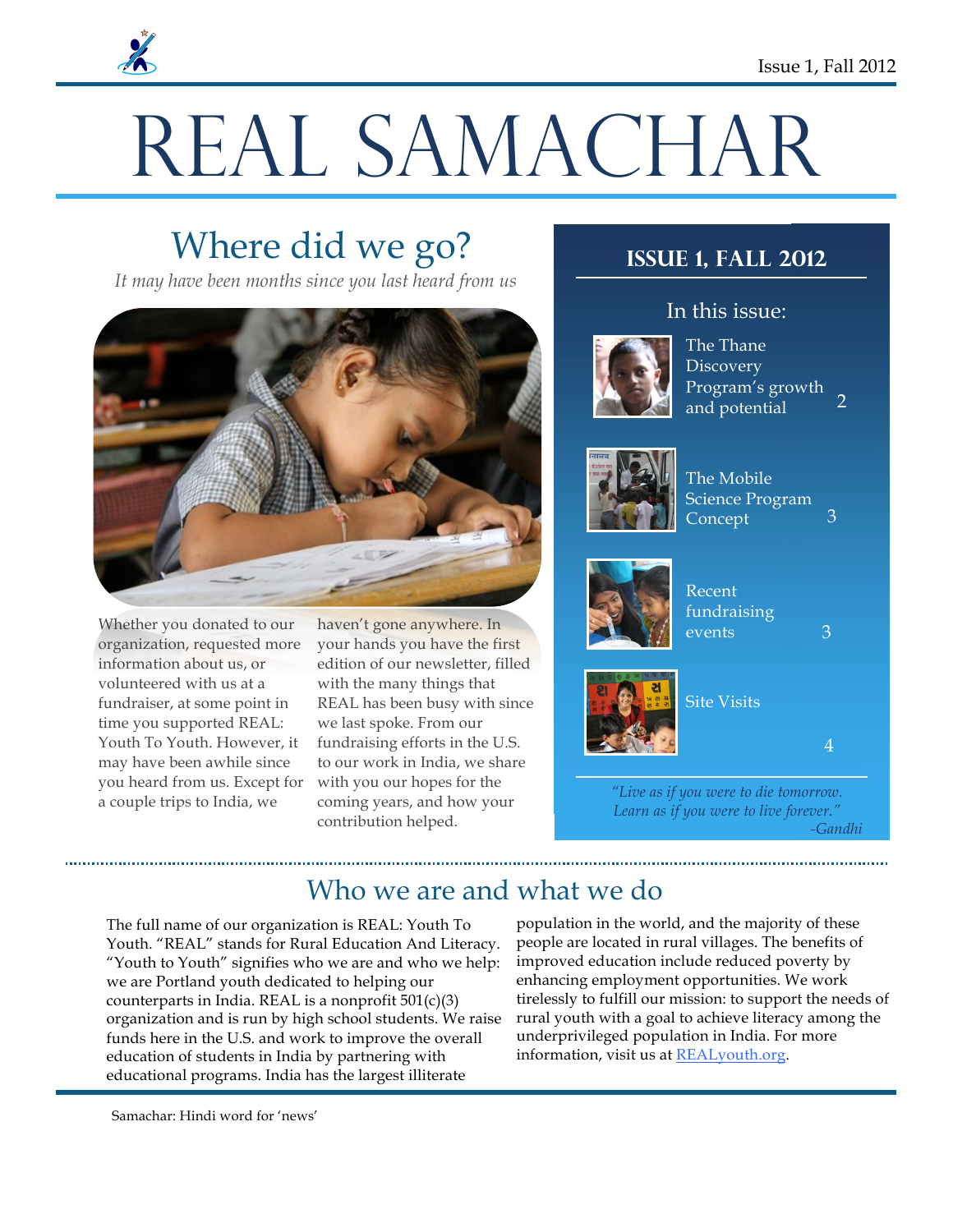

# **Thane Discovery Program**: Three-year commitment, infinite progress



*While trying to explain the concept of time zones to seventh grade students and getting blank stares in response, volunteers realized how useful a globe would be. Unfortunately, access to interactive materials like globes is limited in the schools.*

In August 2011, REAL partnered with the Dr. M.L. Dhawale Memorial Trust to begin a three-year long funding commitment for the Thane Discovery Program (\$3,000 per year over three years). Despite daunting obstacles, the Thane Discovery Program has blossomed into an educational system full of potential.

Located approximately two hours north of Mumbai, the Palghar and Vikramgad talukas are home to the Adivasi, a nomadic tribal population. There, people live off the land, travelling as the seasons change. If children there are allowed to go to school at all, they have limited options for education. The literacy rate is below 30% in the area, compared to the 69% rate in the rest of the district.

REAL members visited the Thane schools in August of 2009 and 2011. During the most recent trip, they witnessed how REAL's grant was being utilized. While sitting in on a teacher training workshop (funded by the grant), they heard about the many dilemmas that both students and teachers face. Such insight has proved to be useful; the next year we were able to focus our funds to improve the aspects of the program that most desperately needed attention.

Perhaps the biggest impact was made on us while we visited the Vatsalya Ashram School, a residential school in the area. We were able to talk with students and see what their daily life was like. We truly began to appreciate how lucky students in the United States are to have so much hands-on learning available. We were also able to visit several of the classrooms. While attempting to explain the concept of time zones to seventh grade students and getting blank stares in response, volunteers realized how useful a globe would be. Unfortunately, access to interactive materials such as globes is limited in the district.

The awareness of the importance of hands-on learning sparked the idea that created the Mobile Science Program. The area already has a mobile library, (a van that periodically carries books to all of the schools and allows students to check them). This system is a model for the mobile science program.

In September, we received an update on the Discovery Program about the allocation of funds. So far they have held nine workshops for students and teachers, and held a trip to the University of Pune so 28 of the teachers could attend workshops about teaching science, math, and geography. Teachers described the trip as an enlightening experience that demonstrated to them the full potential of education. The workshops allowed students that needed help in their studies to get extra attention outside of the classroom and be brought up to speed.

For more information about the Thane Discovery Program, contact Anisha Adke, the Thane liaison, at Anisha@REALyouth.org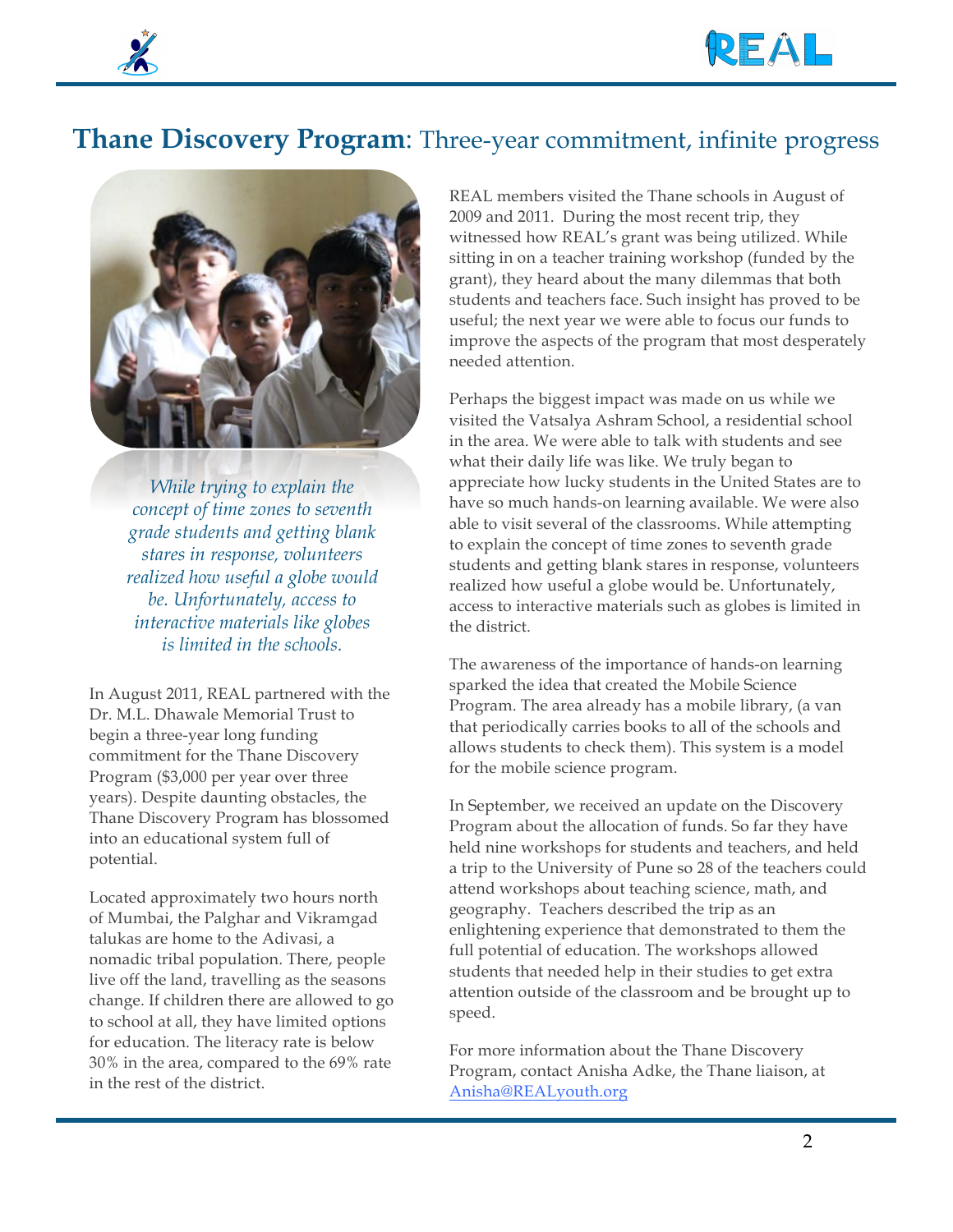





#### *The Mobile Library, the model for the Mobile Science Program*

Hands-on learning is crucial to understanding concepts. Students in the United States often do not realize how often the curriculum includes a lab or exploratory activity, and how important it is to their understanding. In India, interactive learning is almost nonexistent. Working with visuals helps students to gain a firmer grasp of complex concepts.

During the summer of 2012, REAL's current youth president Kimaya Gupte developed the concept of the Mobile Science Program. She developed the concept with handson experiments and we tested some of the curriculum at Portland's India Festival. Children flocked to our booth to explore density, acidity, magnetism, solar energy, and more.

We are in the process of developing the program and the budget. All of the science materials and equipment are costly themselves, and the program will need a transportation vehicle and teaching staffing.

After speaking with Dr. Ujwala Pendse (our liaison for the Thane Discovery Program) about potential costs, we realized exactly how tall of a mountain we have set out to climb. Despite the obstacles in our path, we are hopeful and determined to implement the program.

In this coming year we are strategizing on ways to gain support from private donors and corporations, local businesses and foundations. We are applying for grants from large multinational organizations like Verizon, Coca Cola, TATA and Mahindra & Mahindra and we are reaching into our local community in the hopes that we will be able to raise the necessary funds for this program.

We hope to begin piloting the program at schools like the Vatsalya Ashram School and other surrounding schools, and if we succeed we will expand to other regions.

For more information about the Mobile Science Concept, please contact Kimaya Gupte at Kimaya@REALyouth.org.

### **Fundraising IN the U.S.**



### Portland Marathon

Every year at the beginning of October, REAL volunteers work at the Portland Marathon: monitoring the course, handing out finisher tshirts, or giving each runner a rose. This year, we supplied the finishers with much needed water.



India Day At Portland's annual India Day, we promoted worldwide literacy and education at our booth. This year, we held handson science activities for kids, sold water, and wrote people's names in henna in different Indian languages and on bookmarks.